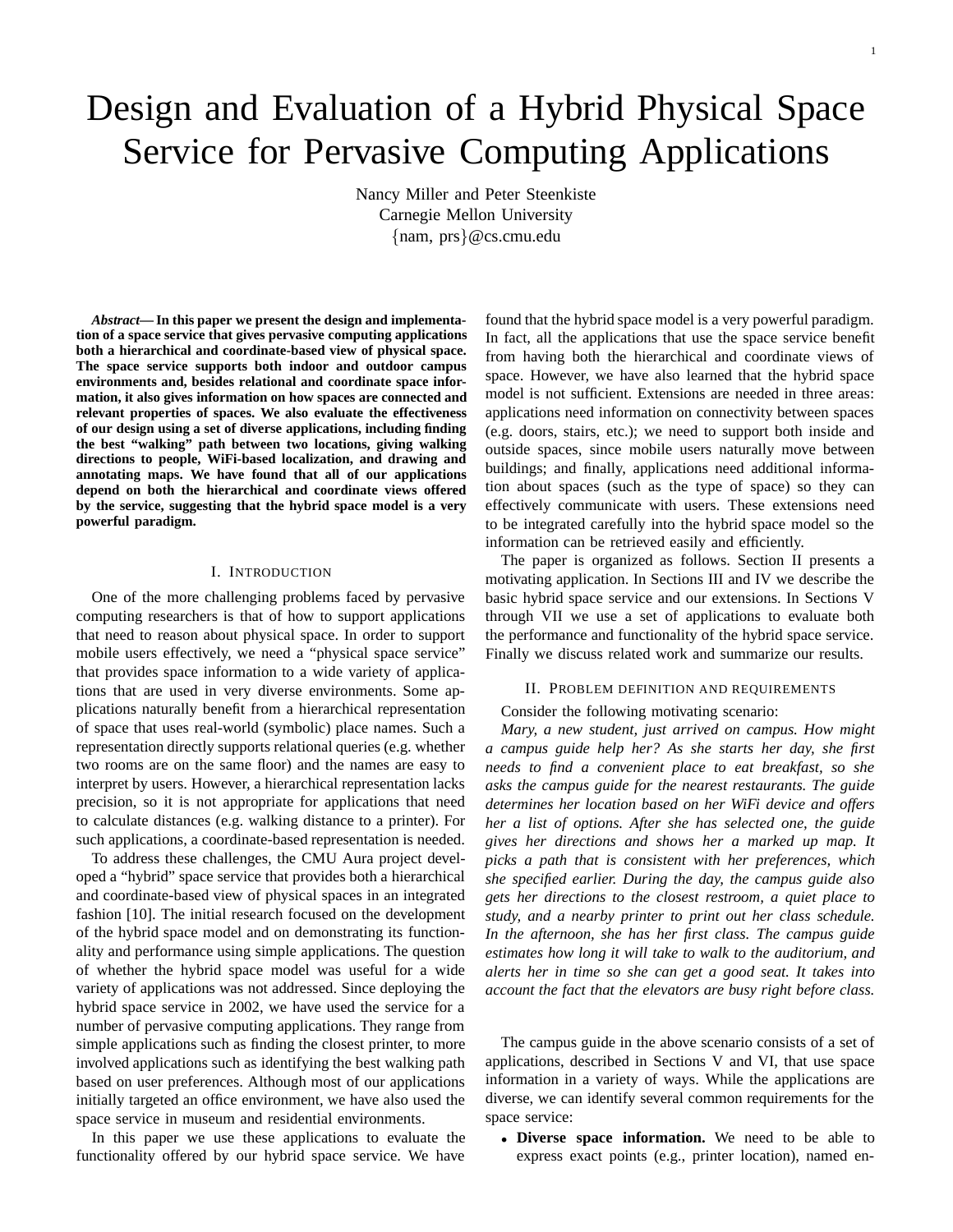closed spaces (e.g. an office), ill-defined unnamed spaces (e.g. the area covered by a wireless access point), and collections of spaces (e.g. a floor of offices).

- *•* **Support for diverse environments.** Users will naturally move between inside and outside areas, so both must be supported by the space service.
- *•* **Diverse uses of information.** Applications use space information for deriving properties of spaces (e.g. calculate distances), optimization (e.g. shortest walking path), and effective communication with users (e.g. give directions).
- *•* **Scalability and efficiency.** The space service must respond to queries in a reasonable amount of time, even for large spaces such as an entire campus.

Besides the above requirements for the space service, the applications also share a number of requirements. For example, several applications make use of user preferences or need information not related to physical spaces (e.g. class schedules), including possibly dynamic information (e.g. when elevators are busy). In Aura, this information is provided by the Contextual Information Service (CIS), which makes a variety of information available to context-aware applications [11].

#### III. SPACE SERVICE

In this section, we describe the hybrid space service that has been used in project Aura for the past four years.

#### *A. A Hybrid Space Model*

In [10], we introduced a "hybrid" space model that captures both the hierarchical and coordinate aspects of physical space in an integrated fashion. The motivation for the hybrid design is that hierarchical and coordinate space models have complementary strengths and weaknesses [10]. As a result, pervasive computing applications can benefit from having access to both "views" of physical space. In the remainder of this section we first introduce the hierarchical location model and then elaborate on the hybrid space model.

The starting point for the hybrid model is the hierarchical location model: we view the world as a hierarchy of spaces where each level refines and subdivides the spaces of the previous level. We augment this hierarchical model with a coordinate view by allowing each space in the hierarchy to define a coordinate system that can be used to specify points or areas within that space. The coordinates allow us to define points or areas for which there is no representation in the hierarchical name system. Spaces may want to use their own coordinate systems for several reasons. First, they may use different types of coordinates (e.g. geometric versus GPS). Second, it makes it possible to enter data and serve queries for different spaces independently; this helps the system scale.

Locations are represented using the *Aura Location Identifier* (ALI). ALIs can represent a point (e.g. location of a printer), a physical space (e.g. a room), or an arbitrary area (e.g. the area covered by a wireless access point). Generally, an ALI consists of a hierarchical name, identifying a physical space. For example, the following space identifier represents room 3115 on the 3rd floor of Wean Hall at CMU:

*ali://cmu/wean-hall/floor3/3100-corridor/3115*

This symbolic name is optionally followed by coordinates identifying a point or area in that physical space. The coordinates are relative to the coordinate system associated with that physical space. For example, the following point identifier represents the point located at (10,4,1) within the coordinate system of room 3718:

*ali://cmu/wean-hall/floor3/3700-corridor/3718#(10,4,1)*



Fig. 1. Example Space Tree

The hybrid space model represents the physical space as a *hierarchical space tree*. The structure of the tree reflects the hierarchical aspect of the space model, while each node in the tree includes geometric attributes and other properties. These attributes include the shape of the space (e.g. cube, cylinder, or any other three dimensional polygon), and the origin and orientation of the space's coordinate system relative to the coordinate system of its parent. We use this information to translate between different coordinate systems. For example, if we have local coordinates for two points in different rooms, we can transform them into the shared coordinate system of the building, allowing us to calculate the distance between the two points. Figure 1 shows an example of a partial space tree.

#### *B. A Hybrid Space Service*

The space service stores the geometric space tree in a relational database as explained in [10], although we currently use MySQL instead of PostgreSQL to simplify maintenance. We populate the database using a data entry program that reads building maps in an AutoCAD file format [1]. Spatial data can be manipulated using operations that fall into three categories. Relational queries, such as "contains" and "subspaces", leverage the space hierarchy. Geometric queries, such as "distance" and coordinate translation, use the coordinate representation. Finally, we have hybrid queries that map between hierarchical names and coordinates. For example, we can translate the coordinates of a point in a building into the hierarchical name of the room that contains it.

#### IV. MAKING THE SPACE SERVICE USEFUL

Over the past several years, we have used our hybrid space service to support a variety of applications. As we describe in Sections V through VII, we have learned that the hybrid space model is very powerful, especially for more complex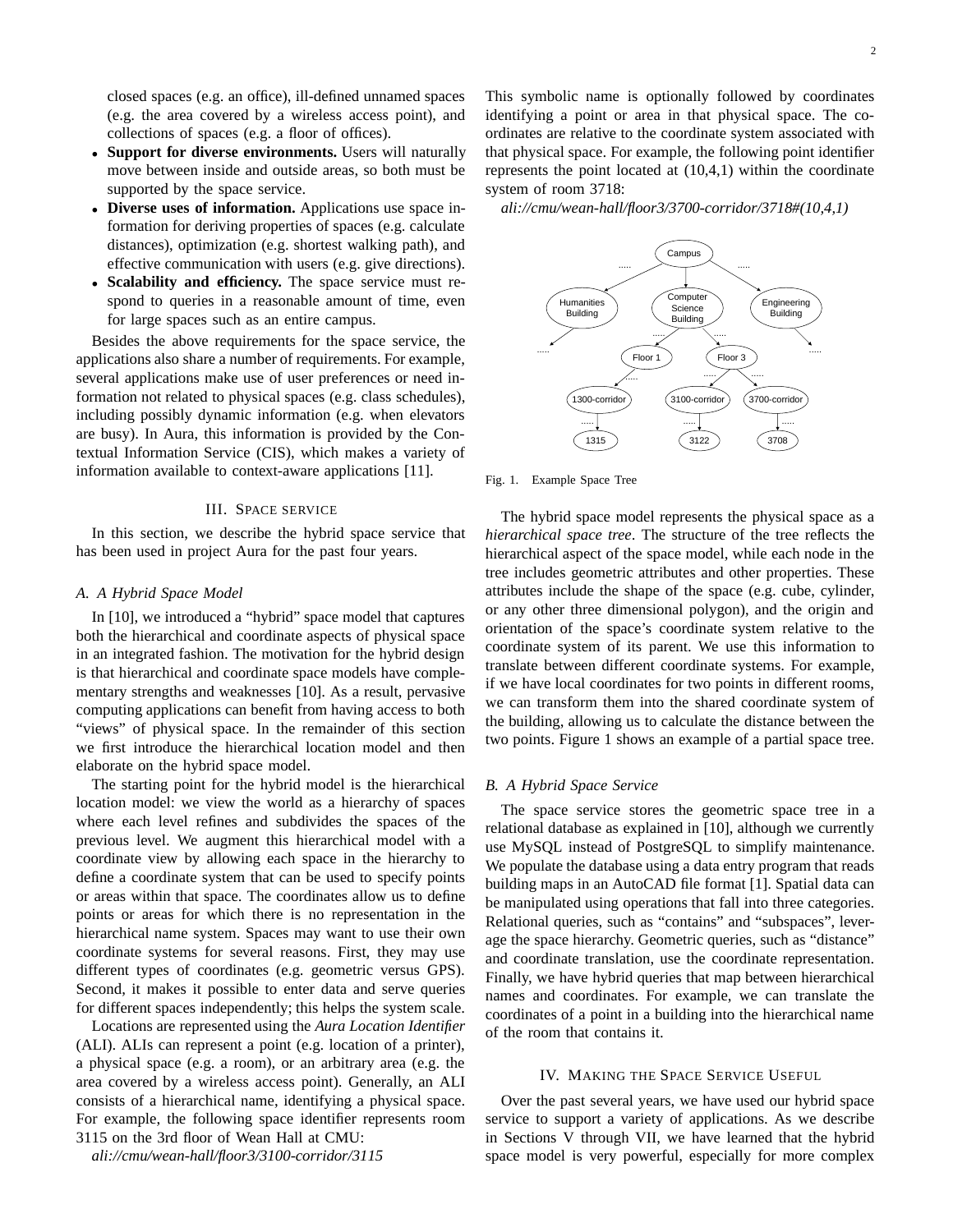| From     | ali://cmu/wean-hall/floor3/3100-corridor/3115 |
|----------|-----------------------------------------------|
| To       | ali://cmu/wean-hall/floor3/3100-corridor/3117 |
| Location | $\int$ ali://cmu/wean-hall/floor3#(12,35,8)   |
|          | Properties   extra information                |

Fig. 2. Key fields in the representation of a door

applications. However, we have also found that in order to effectively support diverse applications, the service needs to provide additional types of information. For example, many applications need information on how spaces are connected and need to interact with users in physical space. This information must be properly integrated with the hierarchical space tree so it can be accessed efficiently. Moreover, the space service needs to cover outside areas, not just buildings. We describe these extensions in this section.

### *A. Capturing connectivity*

The original space service did not provide information on spatial connectivity. This was not needed for simple applications such as keeping track of where objects are located, but navigation applications for mobile users clearly need information on how spaces are connected.

There are many ways of adding this information to the space service. The obvious solution is to associate the connectivity information with the nodes in the space tree, i.e. we associate with each node (space) a list of the nodes (spaces) that it is connected to. This approach has the advantage that it automatically captures the hierarchical nature of the connectivity information. For example, information on doors and other connections between spaces would be stored at the "room" level, while elevator information would be stored at the "floor" level. However, the disadvantage is that this combines diverse information in the same data structure, which can complicate applications and make queries more expensive. For example, connectivity-oriented applications will have to search through the space tree, which contains much more information than they need.

Instead we opted for a representation that stores connectivity information separately and uses ALIs to link it to the hierarchical space tree. Figure 2 shows how a door is represented. It identifies the two rooms it connects ("To" and "From" fields) and the location of the door in the coordinate system of a space that is the shared parent of the two rooms (the floor, in this case). Additional fields are used to represent properties (e.g. emergency use only). The door specifies connectivity in one direction, allowing us to represent doors that are not symmetric (e.g. exit-only doors in a museum). Most doors will have two entries in the table, one for each direction.

Similar data structures are used to represent connectivity at other levels of the space hierarchy. The main difference is that the ALIs point to different levels in the hierarchical space tree. For example, a building typically has connectivity at the room level (doors), floor level (elevators and stairs) and building level (external doors). Each of these are stored in different tables in the database. However, the tables have the same format, thus simplifying development.

## *B. Representing outdoor space information*

The goal of our original space service was to support pervasive computing applications inside buildings. We chose to work with inside spaces because of the Aura project's focus on office environments. Moreover, the representation of outside spaces had already been explored very extensively [16], [15]. However, we discovered that applications need to support users not only as they move around inside a building, but also when they walk between buildings. Instead of using a different representation for outside spaces, similar to that used by applications that provide driving directions, we decided to reuse our indoor representation for outdoor areas. The advantage of this approach is that it simplifies applications that work both inside and outside. The simple and natural way to do this is to add a level at the top of the hierarchical space tree (Figure 1). Of course, the problem is more difficult than just extending the space tree, since outdoor spaces generally do not look like buildings or even floors in buildings.



Fig. 3. Spaces in an outdoor area

When comparing indoor and outdoor space representations used by pervasive computing applications, we found that they are fundamentally different. Indoor representations tend to view the physical world as consisting of sets of *spaces*, often organized in a hierarchy. In contrast, many outdoor representations look at the physical world as consisting of sets of *paths* that provide a means of moving between two points. Paths come in many forms, such as highways, residential streets, and pedestrian walkways. The distinction between a path-based versus a space-based representation is probably the result of differences in the nature of both spaces and applications:

- *•* Indoor spaces typically consist of open areas in which people can move around freely, while many outside spaces tend to restrict the movement of most users to specific paths.
- *•* Most applications designed for outdoor use focus on navigation, so paths are a natural primitive for the space representation. In contrast, indoor pervasive computing applications tend to be centered around rooms; they need to know where (in what room) people and objects are located. Indoor navigation is also of interest, but it is typically not the predominant application.

Our focus for the outdoor space representation is on campus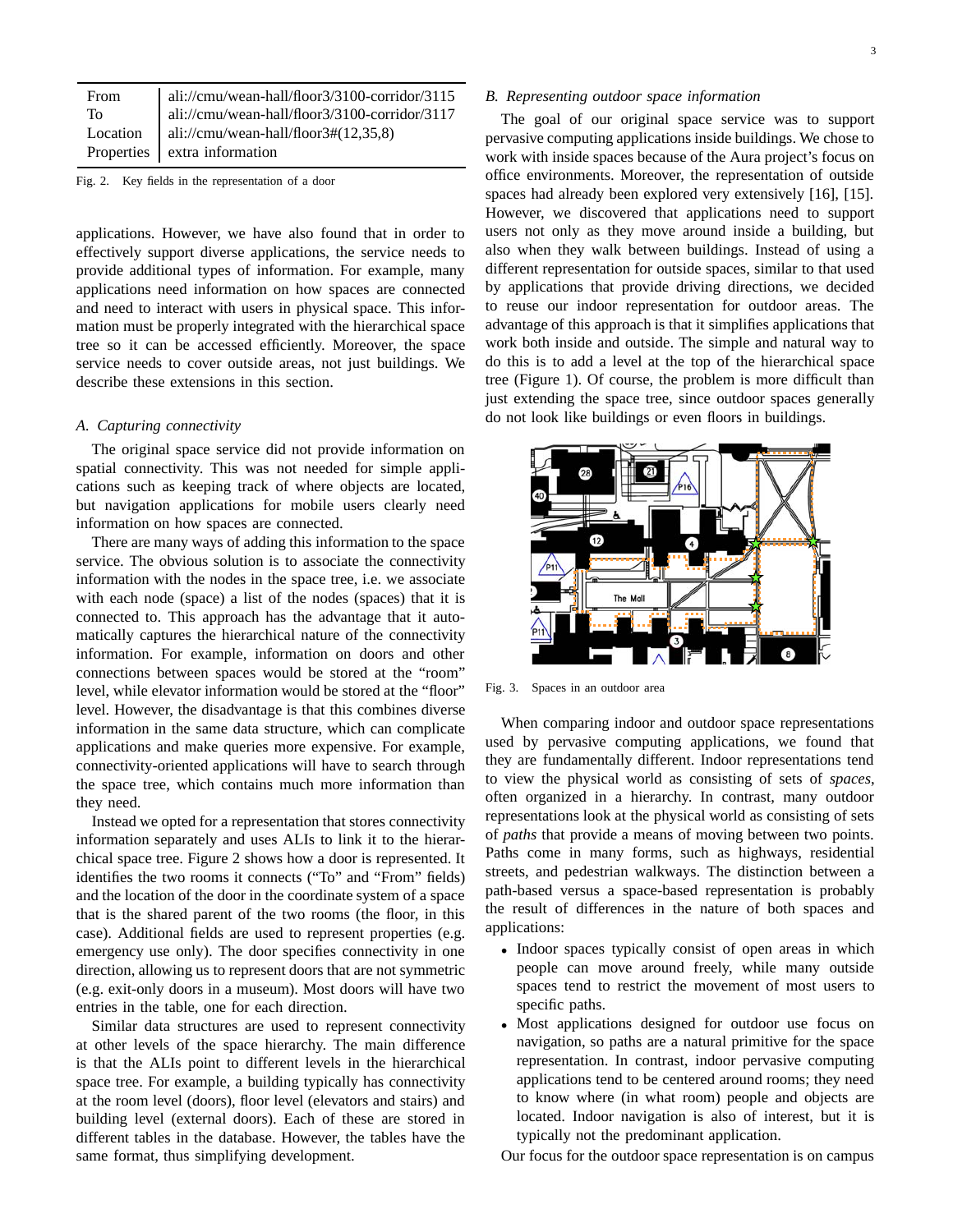environments, which typically consist of different areas, some of which restrict movement to paths. Figure 3 illustrates this using a partial map of the CMU campus; some areas are marked with dashed lines. We decided to represent the outside areas as spaces in the space tree, so the outside part of the campus is handled as a floor of a building. However, it is possible to add additional hierarchy, similar to the way we break up large floors into separate corridors. For the connectivity between outside spaces we use the points where walkways cross area boundaries (stars in Figure 3). When an outside space is directly accessible from a building, we use an "external" connectivity table to represent the outside door. This table is similar to the one in Figure 2, but it represents connectivity at the top level of the hierarchical space tree. Finally, all coordinates in the space service are 3-dimensional, so we automatically capture relative height between areas.

In the current implementation, we assume that the mobility model in an outside space is similar to that of a room: people can walk in a straight line from any door/intersection to any other door/intersection. While this works reasonably well for our campus, in general it may be necessary to add "paths" to the space model that specify how people can move in a space. This may also be useful for some indoor spaces, since large "rooms" (e.g. auditoriums, convention floors) often restrict movement along specific paths. If we want to extend the Aura space service to support "path centric" spaces (e.g. urban or rural areas), we will have to consider giving paths a more prominent role in the space representation.

#### *C. Adding semantic information*

The space service described so far allows applications to make decisions involving physical space. However, additional information about physical spaces is often needed, especially when applications need to interact with users. For example, while an office and an outside space have the same internal representation, it is useful to distinguish between them when giving directions to users. Similarly, it is also useful to associate additional information with "space connections" (doors, elevators). Relevant information can include usage restrictions (e.g. not handicapped accessible) and hints for people, such as the color of a door, or distinctive landmarks.

We could add this information to the space service in two ways. The first option is to embed the information into the hierarchical space tree, by adding fields to the nodes. The alternative is to create a separate database or database table which uses ALIs to link the information to the relevant spaces or connections. The best option depends on how the information will be used. If the information is fairly standard (e.g. type of space) and is likely to be used by most applications, it may be appropriate to embed it in the space tree. If the information is more specialized (e.g. waiting times for elevators, distinctive landmarks), storing it separately is likely to be more efficient.

Most of the information we need to store lends itself to having one or more "data" fields associated with spaces or connections. Information is currently represented using attributevalue pairs (e.g. space-type:office). We hope to replace this with an ontology-based representation [22] in the future.

### V. WALKING DISTANCE ESTIMATION

In this section we discuss how our space service supports the calculation of (shortest) walking paths and distances. We first describe our design for the navigation algorithm and then present our implementation and its performance.

# *A. Design*

Calculating walking paths and distances using brute force solutions such as exhaustive search are clearly not going to scale. Instead, we achieve scalability by leveraging the hierarchical nature of the space service. Our solution finds paths at three different levels: Inter-building, Multi-floor, and Single-floor. The Inter-building level deals with queries that span multiple buildings, including outside spaces (Section IV-B). The Multi-floor level of the hierarchy concerns a single building where the starting and ending points of the path are on different floors. The Single-floor case handles queries that are contained on one floor of a single building. For each level of the hierarchy, we build a graph consisting of the spaces and connections at that level and we use a graph-based shortest path algorithm to find an optimal walking path. The three levels build on each other as is shown in Figure 4; the Inter-Building component uses Multi-Floor component.



Fig. 4. Hierarchical Path Finding Algorithm

For the Single-floor case, the most obvious way to design the graph is to use the spaces as the nodes, and the doors as the links. However, this approach has the disadvantage that it is not clear how to calculate the distance (or weight) for each link, information that is needed to optimize walking distance. It is possible to use the distance between the centers of the spaces as the weight for the links, but this is at best an approximation, since people will not always walk through the center of the room. This approach also does not work well at the higher levels of the hierarchy. Therefore, we chose to do it the other way around: the doors are the nodes and the spaces are the links. Moreover, the starting point (e.g. the user's current location) and end point (e.g. the location of a printer) of the path are also nodes in the graph. A shortest path will consist of the starting point, followed by a sequence of doors, and the end point. The appropriate weight for the links in the graph is the geographic distance between the nodes, which can be readily calculated based on the coordinate information in the space service database. Note that with this design, all links are bi-directional.

The Multi-floor case uses the same design approach, except that the "connections" are now stairs and elevators instead of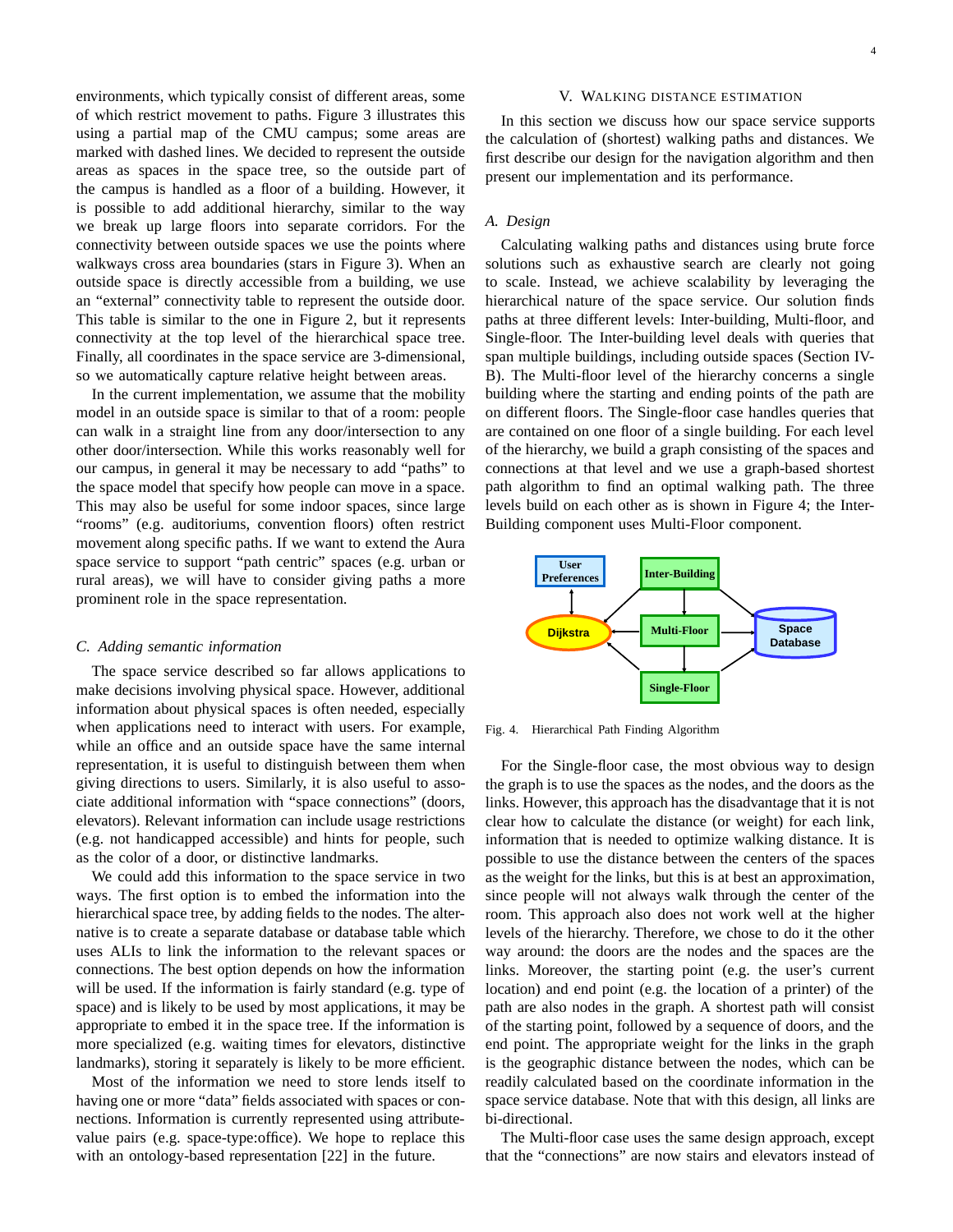

Fig. 5. Multi-floor example

doors. Specifically, the nodes in the graph include, besides the starting and ending point, the locations where people can enter or leave a stairwell or an elevator. Figure 5 shows an example of a Multi-floor graph. The solid arrows represent an elevator (on the right) and dashed arrows show stairs (in the middle and on the left). The solid and dashed vertical arrows are links in the graph and their endpoints are nodes. The weight associated with those links could be based on the user's preferences with respect the use of stairs and elevators. On each floor, the dotted lines represent the paths between the stairs and elevators, as well as the paths from the starting point and endpoint (the triangle, square, and circle) to the stairs and elevator on that floor. They are also links in the graph and their weight is determined by the Single-floor algorithm based on the walking distance.

An appropriate path can now be determined by applying a shortest path algorithm to the graph. For example, suppose the triangle and square are the starting point and end point in in Figure 5. Assuming no preference between stairs and elevators (i.e. they have equal weight), the shortest path would use the left stairwell to go to the second floor and then the central stairwell to go back to the right part of the third floor. However, if the user indicates a strong preference for using elevators, the algorithm would return a path that uses the elevators to travel from the second to the third floor (assuming walking down stairs gets a lower weight than walking up stairs).

The graph for the Inter-Building case is constructed in a manner similar to the Multi-Floor case. The nodes include the external doors of buildings, the connections between outdoor spaces, and the starting point and the end point. The weights of the links are calculated recursively using the Multi-Floor and Single-Floor algorithms.

The above algorithm uses and depends on both the hierarchical and coordinate aspects of the space service. The hierarchical information, including the hierarchical connectivity information, is used to structure the multi-level algorithm and to build the graphs at each level. The coordinate information is used to calculate the weights of the links.

## *B. Implementation*

When it receives a query, the applications first determines which level of the hierarchy it needs to start from (Figure 4),

5

that is, whether the start and end locations are on the same floor, on different floors of a building, or in different buildings (including outside spaces). It then builds the relevant graph for that level. This requires only connectivity information for that level, which, as we explained in Section IV-A, which is stored separately from the space tree so it can be accessed efficiently. We also need to add links for the starting and ending locations. In the multi-floor case, it may be necessary add additional links for some buildings. For example, when not all stairs and elevators reach all floors, as in Figure 5, we may also need to include links between stairs and elevators on intermediate floors.

Once the graphs have been built, weights are applied to the links. As described above, in the Single-floor case, the weights are distances, which can be calculated using the coordinate information. In the Multi-Floor (Multi-Building) case, weights are calculated by calling the Single-Floor (Multi-Floor) algorithm. It is also possible to adjust the weights to account for crowded rooms or user preferences. Once the graphs have been built and weighted, we use Dijkstra's Algorithm [7] to determine the shortest path.

This basic implementation can be improved substantially using some simple optimizations. First, when we build the Single-Floor graph, we can prune the graph by leaving out the doors that are the only entrance to spaces that are not involved in our query (these would be leaf nodes in the graph). Since many rooms have only one door, this can reduce the size of the graph substantially. For example, for buildings on the CMU campus, this pruning optimization reduces the size of the graph by about 75%. We can further improve efficiency using caching. Entire graphs, especially at the Multi-Floor and Inter-Building level, are likely to be the same for many queries, so they can cached. Similarly, assuming the weights of edges are the same, the results of queries can often be cached. For example, the paths and distances between external doors of buildings (for a Multi-Building query) and between stairs and elevators (Multi-Floor query) can be reused.

## *C. Performance Results*

In this section we will present the results of some experiments run to test our walking path calculation. Our space service is implemented in Java (jdk 1.5) and uses MySQL as the database for storing space information. For these experiments, both were running on a 1.5GHz Intel processor with 256MB of memory.

We ran three types of experiments, one to test each level of the hierarchy: Inter-building, Multi-floor, and Single-floor. For each experiment, we ran the same query in four different configurations to show the effect of our optimizations: with and without pruning and with and without caching. The Interbuilding query was run using a data set that contained two buildings, and the starting and ending points were on the same floor as the door connecting the buildings. The Singlefloor and Multi-floor queries were run on a data set that consisted of two adjacent floors with three stairwells and one elevator connecting them. Each floor had about 120 rooms and corridors, and included multiple cycles.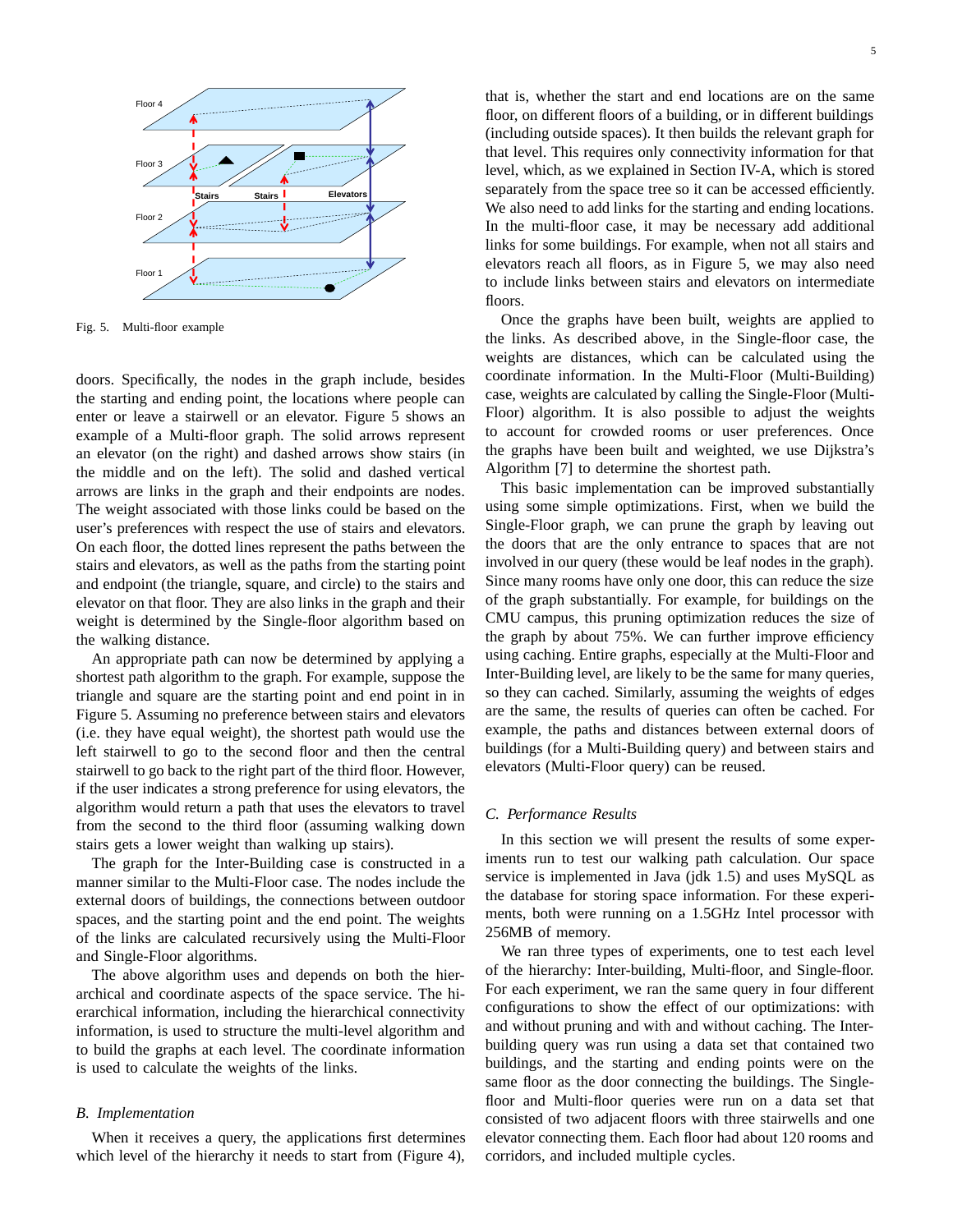

Fig. 6. Experimental Results

Figure 6 shows the running times for these queries in milliseconds. The fully optimized case took about 200-300 ms to answer each of our queries, which is a reasonable response time. As expected, both pruning and caching have a significant effect on the running time of the query, but caching clearly pays off the most. Pruning reduced the running time by about 30% on average, and caching reduced it by an average of 73%.

#### VI. OTHER APPLICATIONS

In this section we give an overview of several other applications that use the space service, focusing on how they use the hierarchical and coordinate views of the space service.

#### *A. Giving directions*

Once we have identified the shortest path between two points and estimated the walking distance and time, we may want to give the user directions on how to reach the destination. We developed an application that provides written directions on how to reach the destination [3], and also overlays the path as a set of red arrows on top of a map, as is described in the next section. In this section we sketch the algorithm that is used for generating directions and highlight the role of the hybrid space service.

The starting point for this application is a path consisting of a list of ALIs as returned by the Walking Path application (Section V). The ALIs contain the coordinates of connection points (doors or hallway intersections) and, if needed, the stairs or elevators that lie along the path from the source to the destination. For each step, the application compares the x,y coordinates of the current step on the path to the next one to determine whether the user should turn left, right, or go straight. The expected orientation of the user is also maintained for each step, with the assumption that the user starts by facing in the direction of the first door on the path and turns only when prompted to by the instructions. Finally, when presenting the directions to the user, the coordinates are translated into human-understandable names for the spaces, e.g. "Turn left in the corridor and walk for 15 yards."

The hybrid nature of our space service is very important for this application. The symbolic naming hierarchy allows us to make the directions easier to interpret for users. For example, most people would find the following instructions cryptic: "start at  $(3,56,21)$  then walk 10 yards to  $(8,25,21)$ ." However, the symbolic names can easily be translated into human-readable forms, either by using the semantic information (Section IV-C) or (if needed) by parsing the symbolic name. Information about the type of space also enables the application to give more helpful instructions, e.g. "start in Office 8202 and walk 10 yards down the corridor to Office 8209." The coordinate-based representation is important as well, as it is used to give distance information for each "segment" of the path and to provide directional information, such as whether a user should turn and if so, whether it is a left or right turn.



Fig. 7. Map application example

## *B. Drawing and annotating maps*

We also use our space service to draw a visual map of an area and to annotate the map (Figure 7). The Map application traverses the hierarchical space tree and uses the coordinates of the polygon points that define each space to draw it on the map. This application relies on both the hierarchical and coordinate aspects of the hybrid space model. The traversal of the hierarchical space tree is an efficient way of identifying spaces that need to be shown on the map (e.g. a floor or corridor). The hierarchical space view also forms the basis for the "zoom" feature. For instance, if a user asks for a map of a small area, the application will present a very detailed map. When the user zooms out to view the entire floor, the same level of detail would result in a very cluttered image. Instead, the Map application "drops" one or more levels from the bottom of the space hierarchy to reduce the amount of detail, such as only showing major corridors but not individual offices. This is a very effective and simple approach to keep the generated maps readable and useful. The coordinate information in the space service is used to draw the spaces to scale.

Maps can also be annotated to highlight a location with a symbol or identify a path using a sequence of arrows. This part of the applications relies primarily on the coordinate view of the space to precisely position symbols and path annotations. However, it also needs the hierarchical view to translate the coordinates to the highest level of the hierarchy shown on the map.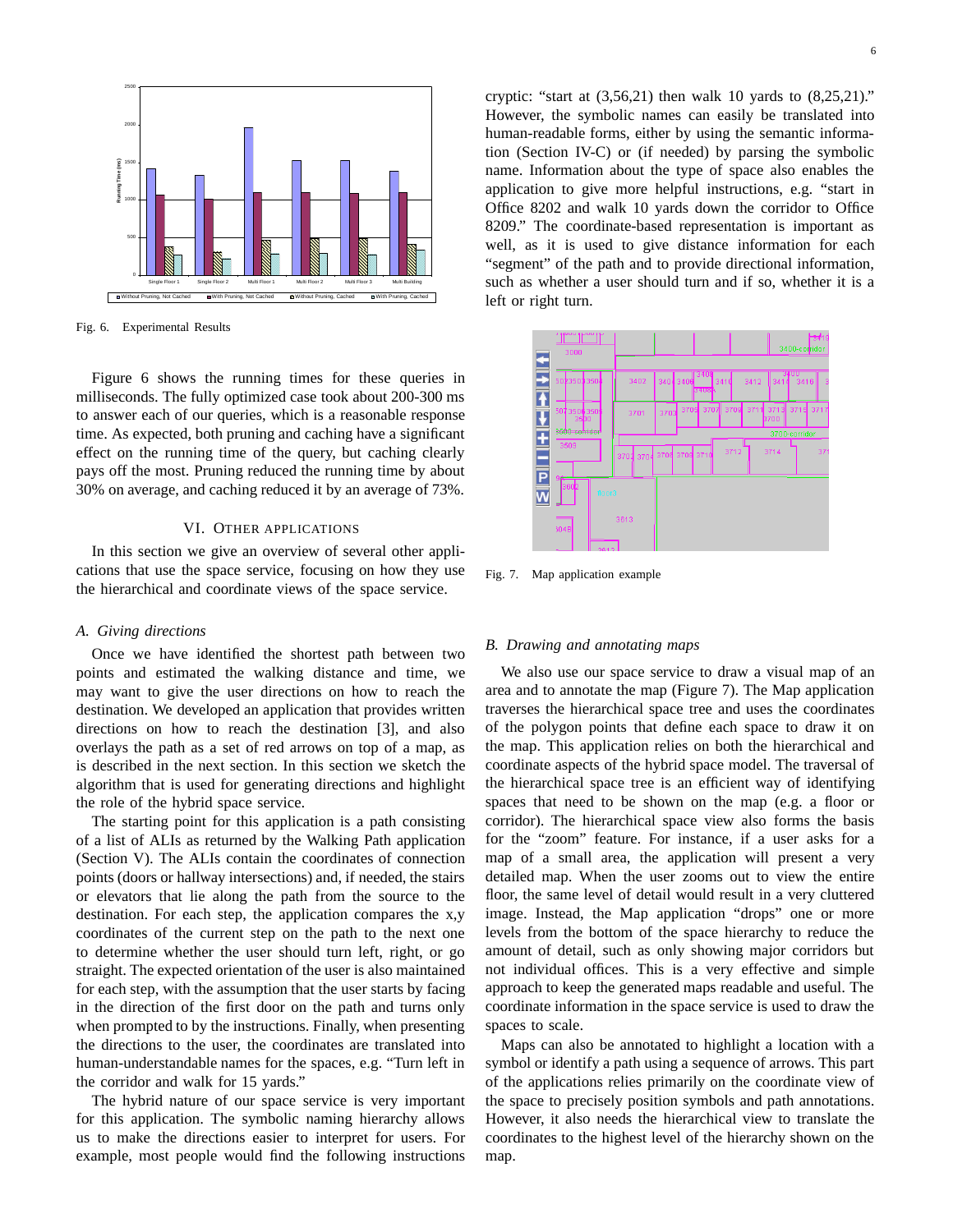## *C. Localization*

Localization, or determining the location of a user, is a critical part of many pervasive computing applications. Many projects have explored localization based on triangulation in 802.11 wireless networks. While it is clearly possible to implement a standalone triangulation-based localization system, our WiFi localization system gains significant benefits from using the hybrid space service.

Our localization service is based on the system described in [4], which combines two techniques. The first technique creates a vector of signal strengths of nearby access points and tries to match it to the signal strength vectors of known locations in a database. A good match in the database typically results in an accurate location. If there is no good match, the system uses triangulation based on the signal strength of nearby access points with known locations. This crude estimate of the user's location is then given to the user, who can correct it. The corrected location, together with the measured signal strength vector, is then entered into the database. Over time, the system gradually accumulates accurate localization information for locations that are of interest to the user.

The triangulation component of the localization application uses both the coordinate and hierarchical views of the space service. The locations of the wireless access points are stored using geometric coordinates relative to the building's coordinate system. This allows us to easily calculate a coordinatebased position using triangulation. Next, the system uses the hybrid space service to translate the coordinates into a semantic name that can be used for interactions with the user. Sometimes triangulation can result in "impossible" locations, e.g. on the 7th floor outside of the boundaries of the building. The system detects this using the polygon information stored in the nodes of the hierarchical space tree. When this happens, it moves the result to the nearest location inside the building.

#### *D. Nearest X*

The "Nearest X" application was the first application we developed for the hybrid space service. It uses a simple iterative algorithm the find the device (e.g. printer) or location (e.g. restroom) of a certain type that is closest to the user. The algorithm uses the space hierarchy to search spaces that are increasingly further away from the user. For example, it first searches the user's corridor, then the floor, then adjacent floors, etc. At each level, the original application used euclidean distance (based on coordinates) to pick the nearest X. Clearly this is a very rough approximation and using the Walking Path application described in Section V would result in selections that are more convenient for the user.

## VII. DISCUSSION

Table I summarizes how the applications use the hybrid space service, focusing on key operations. The hierarchical view of the space service is used to help structure the application (Walking, Map, Nearest X), to identify relevant data (Map, Nearest X), and to obtain symbolic names so space information can be looked up efficiently (Directions, Localization). The coordinate information is used to calculate

| Application       | Hierarchy               | Coordinates        | Conn. | Inf. |
|-------------------|-------------------------|--------------------|-------|------|
| Walking           | Structure algorithm     | Calculate distance | Yes   | Yes  |
|                   | Scalability, efficiency |                    |       |      |
| <b>Directions</b> | Get symbolic names      | Calculate distance | Yes   | Yes  |
|                   |                         | Identify direction |       |      |
| Map               | Scoping of spaces       | Draw to scale      | Yes   | Yes  |
|                   | Level of detail         | Redraw             |       |      |
| Localization      | Get symbolic names      | Triangulation      | No    | Yes  |
|                   |                         | Points in building |       |      |
| Nearest X         | Scope search            | Calculate distance | No    | No   |
|                   |                         |                    |       |      |

## TABLE I

USE OF HYBRID SPACE SERVICE FEATURES BY APPLICATIONS

distances (Walking, Directions, Map, Nearest X), but also for localization (Localization) and to determine directional information (Directions). The last two columns show which applications use the space connectivity and semantic information.

#### VIII. RELATED WORK

Several projects have addressed issues surrounding the representation of physical space. Space clearly plays a critical role in tourist information systems such as Cyberguide [13], Deep Map [14], GUIDE [6], and the PinPoint Tourist Guide [18]. However, those projects have a greater focus on user interface design and are designed to be standalone systems. In contrast, our space service is designed as a lower level service upon on which a guide (or other pervasive computing applications) can be built.

Several projects have used hierarchical space representations. For example, Microsoft's Semantic Spaces project [5] represents the physical environment as a hierarchy of spaces. It provides support for queries about where people and objects are by corellating locations to physical spaces. However, it lacks a physical coordinate-based representation of spaces and objects, and thus is unable to compute distances or represent locations precisely. In [21], the author presents a location model based on geographic containment in which nodes in the hierarchy can be executable. This offers a very flexible and dynamic design that can be managed in a distributed fashion and link directly to computing devices. The Nexus project [2], [8] introduces an object oriented "augmented world model" that stores information about objects and people as well as spaces. Although the project defines a hierarchical representation of space, the focus of the project is not so much on this representation, but on how multiple heterogeneous "augmented" areas can be linked and on how applications interact with the augmented world.

Early space models that used both symbolic and geometric coordinates were developed by Leonhardt [12] and later formalized and extended by Narayanan [17]. However, the coordinate and hierarchical aspects of space in these projects are not as tightly integrated as in our space service.

Nimbus [19], [20] presents a formal representation of semantic names for spaces as well as a hierarchical structure that allows for operations similar to our subspace/superspace and pinpoint relations. Although Nimbus provides a way to translate spatial coordinates into symbolic names, the two